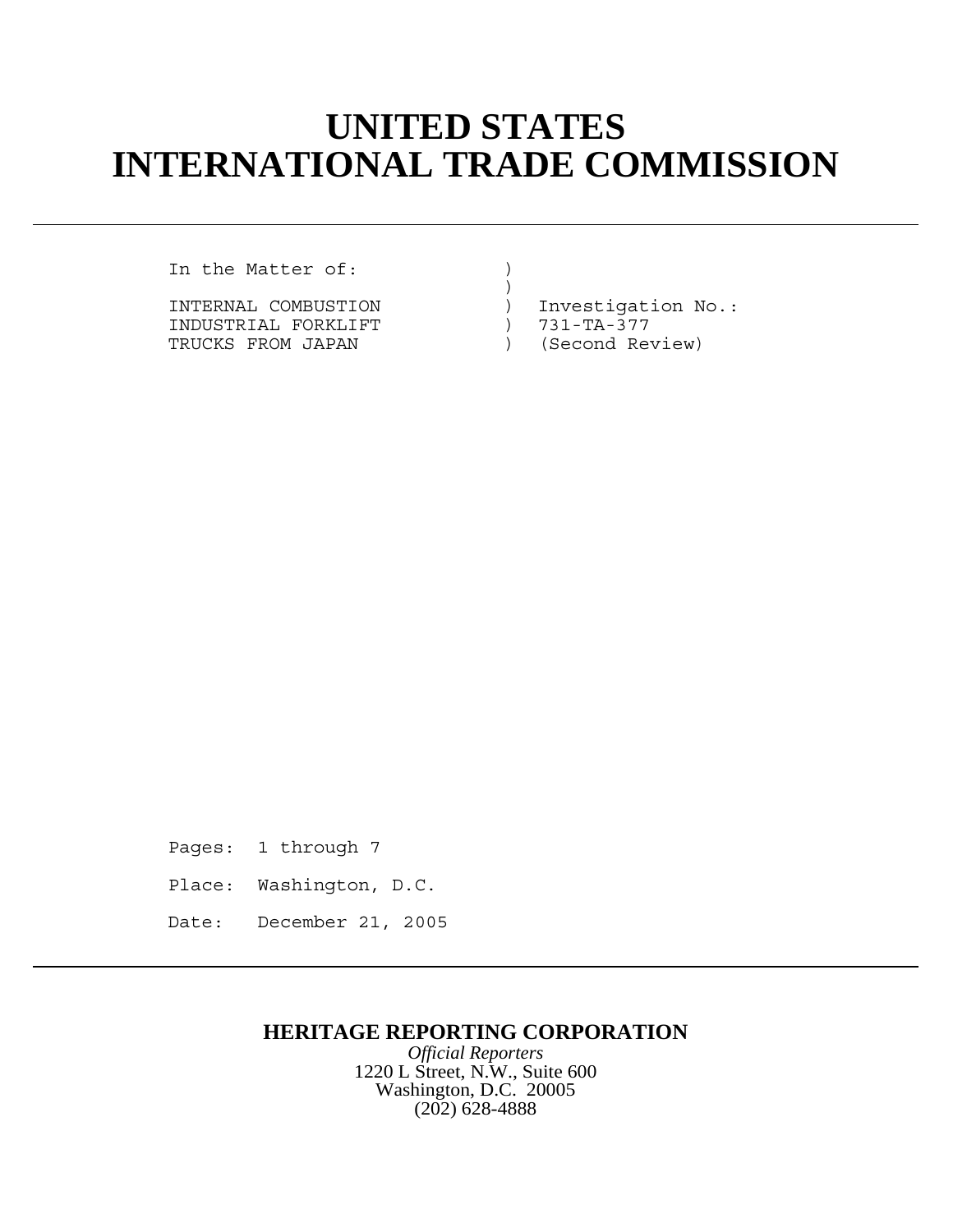## THE UNITED STATES INTERNATIONAL TRADE COMMISSION

| In the Matter of:     |                    |
|-----------------------|--------------------|
| INDUSTRIAL COMBUSTION | Investigation No.: |
| INDUSTRIAL FORKLIFT   | $) 731 - TA - 377$ |
| TRUCKS FROM JAPAN     | ) (Second Review)  |

Wednesday, December 21, 2005

Room 101 U.S. International Trade Commission 500 E Street, S.W. Washington, D.C.

The Commission meeting commenced, pursuant to notice, at 11:01 a.m., before the Commissioners of the United States International Trade Commission, the Honorable STEPHEN KOPLAN, Chairman, presiding. APPEARANCES:

On behalf of the International Trade Commission:

Commissioners:

STEPHEN KOPLAN, CHAIRMAN (presiding) DEANNA TANNER OKUN, VICE CHAIRMAN JENNIFER A. HILLMAN, COMMISSIONER CHARLOTTE R. LANE, COMMISSIONER DANIEL R. PEARSON, COMMISSIONER SHARA L. ARANOFF, COMMISSIONER

MARILYN R. ABBOTT, SECRETARY TO THE COMMISSION WILLIAM R. BISHOP, HEARINGS AND MEETINGS COORDINATOR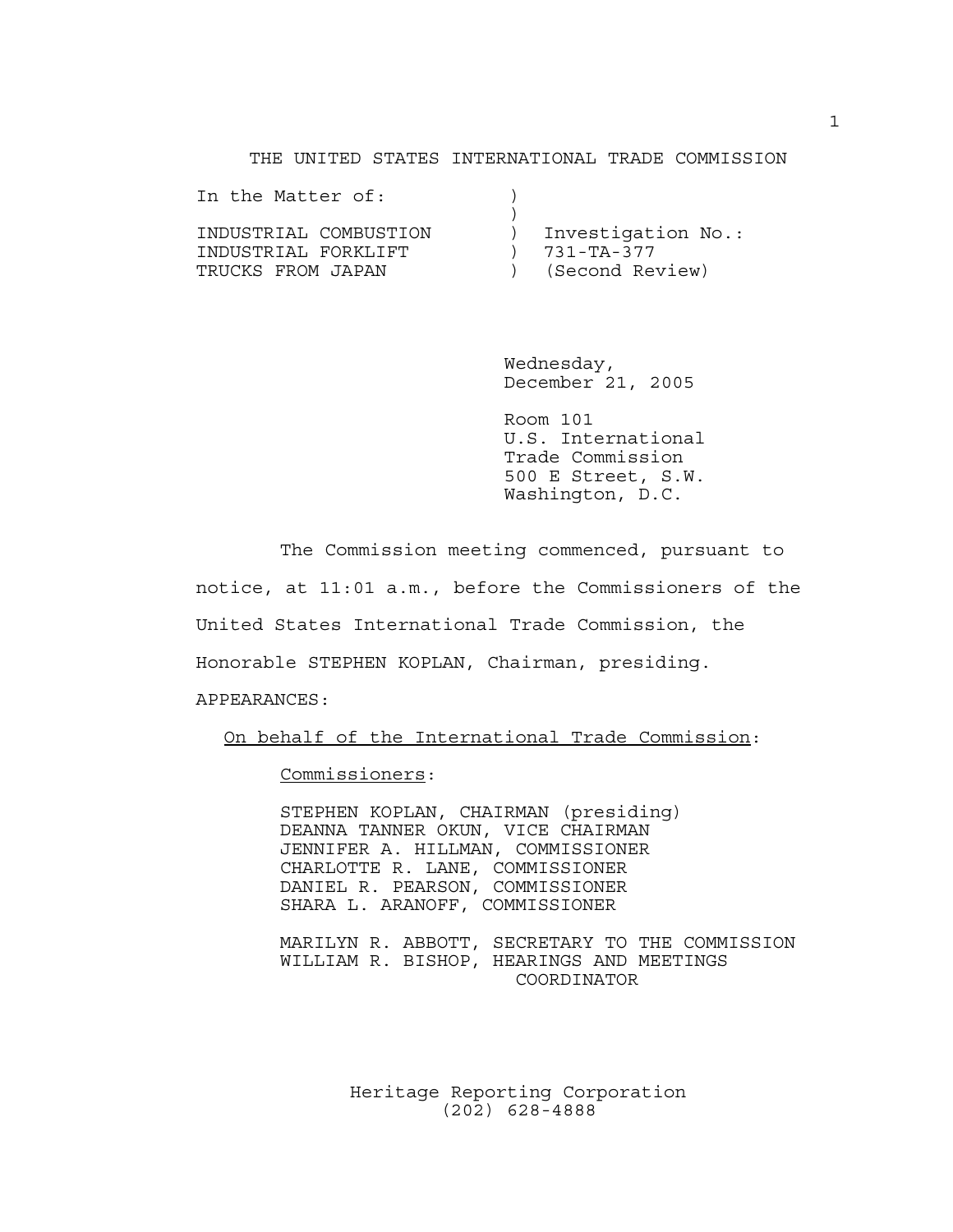$Stat:$ 

CYNTHIA TRAINOR, INVESTIGATOR LINDA WHITE, INDUSTRY ANALYST KATE LINTON, INDUSTRY ANALYST GERRY BENEDICK, ECONOMIST CHAND MEHTA, ACCOUNTANT DAVID GOLDFINE, ATTORNEY DOUGLAS CORKRAN, SUPERVISORY INVESTIGATOR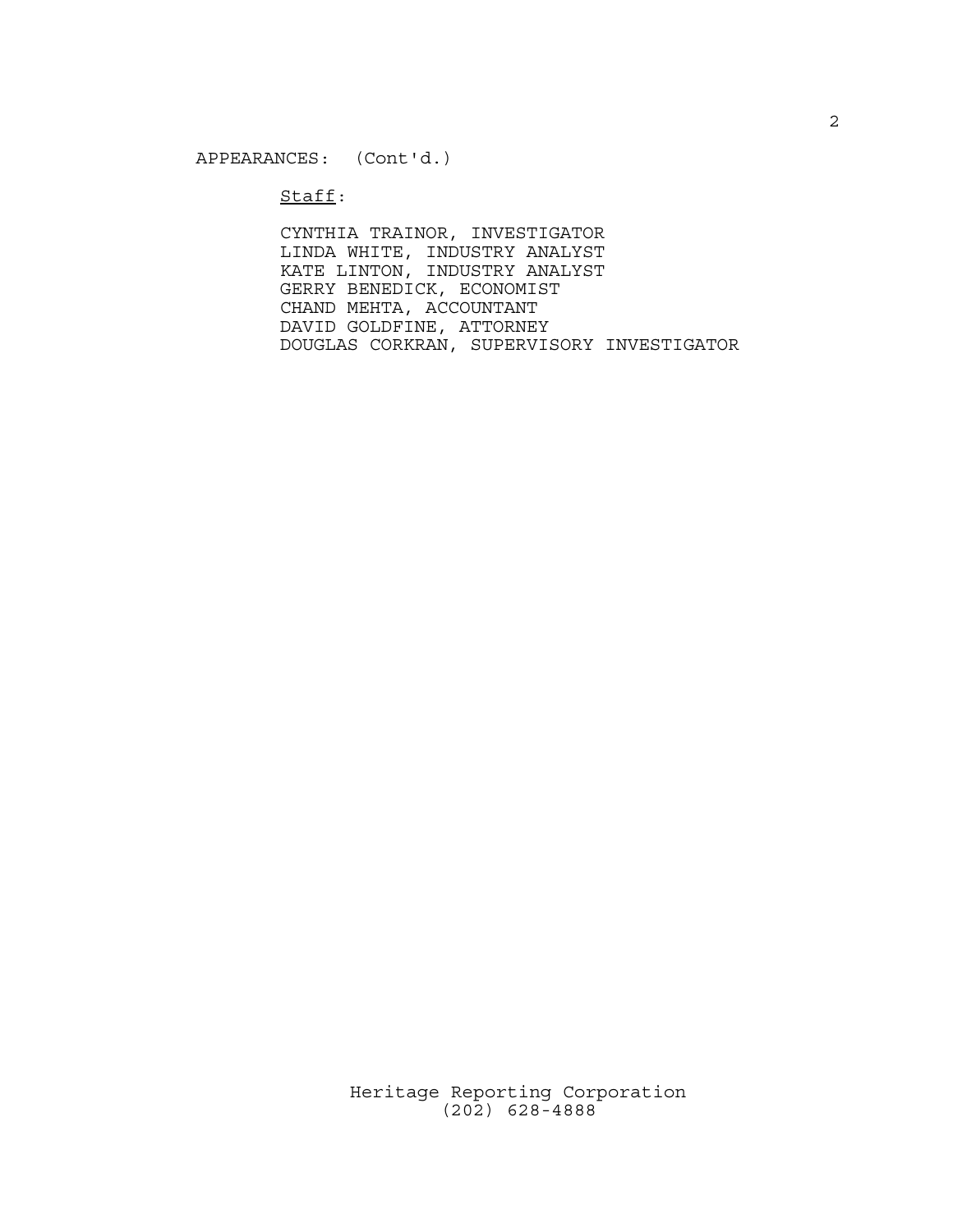## $\underline{\texttt{I}} \underline{\texttt{N}} \underline{\texttt{D}} \underline{\texttt{E}} \underline{\texttt{X}}$

3

| Meeting called to order                                                                                                   |      | 4              |
|---------------------------------------------------------------------------------------------------------------------------|------|----------------|
| Agenda for Future Meeting:                                                                                                | none | $\overline{4}$ |
| Minutes:<br>none                                                                                                          |      | $\overline{4}$ |
| Ratification List:<br>none                                                                                                |      | $\overline{4}$ |
| Outstanding Action Jackets:                                                                                               | none | $\overline{4}$ |
| Inv. No. 731-TA-377 (Second Review) (Internal<br>Combustion Industrial Forklift Trucks from<br>Japan) - briefing and vote |      | 4              |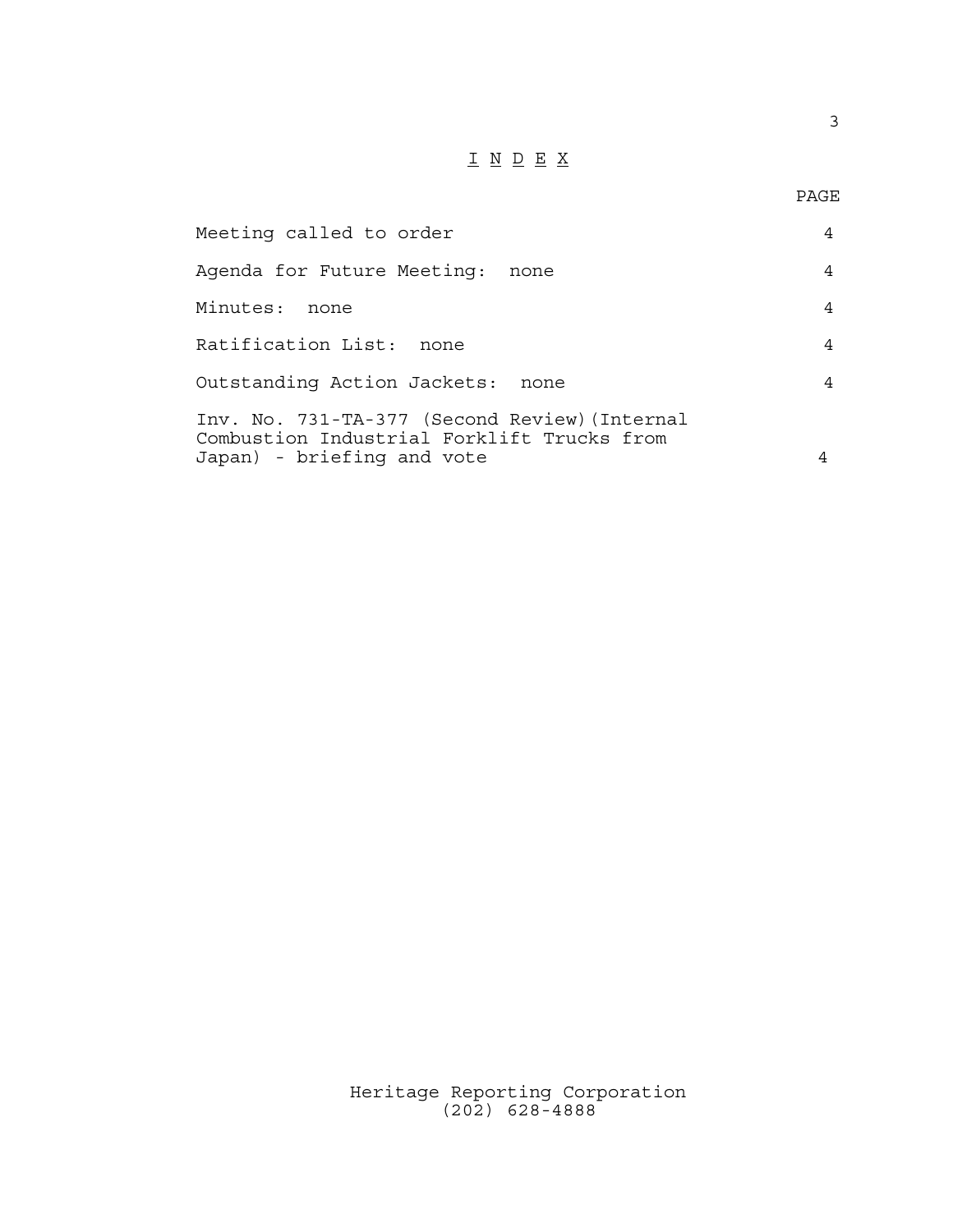| $\mathbf 1$    | $\underline{P} \underline{R} \underline{O} \underline{C} \underline{E} \underline{E} \underline{D} \underline{I} \underline{N} \underline{G} \underline{S}$ |
|----------------|-------------------------------------------------------------------------------------------------------------------------------------------------------------|
| $\overline{2}$ | (11:01 a.m.)                                                                                                                                                |
| $\mathfrak{Z}$ | CHAIRMAN KOPLAN: Good morning.<br>This                                                                                                                      |
| 4              | meeting of the U.S. International Trade Commission                                                                                                          |
| 5              | will please come to order.                                                                                                                                  |
| 6              | I understand there is no agenda for future                                                                                                                  |
| 7              | meetings, minutes, or ratification list to consider.                                                                                                        |
| 8              | We will now turn to the briefing and vote in                                                                                                                |
| 9              | Investigation No. 731-TA-377 (Second Review) (Internal                                                                                                      |
| 10             | Combustion Industrial Forklift Trucks from Japan).                                                                                                          |
| 11             | Welcome to Mr. Corkran and the staff who                                                                                                                    |
| 12             | participated in this investigation.                                                                                                                         |
| 13             | Are there any questions for the staff?                                                                                                                      |
| 14             | (No response.)                                                                                                                                              |
| 15             | CHAIRMAN KOPLAN: Are there any additions or                                                                                                                 |
| 16             | corrections to the staff report?                                                                                                                            |
| 17             | MR. CORKRAN:<br>Douglas Corkran, Office of                                                                                                                  |
| 18             | Investigations. Thank you, Chairman Koplan. Staff                                                                                                           |
| 19             | proposes that the staff report on the subject review                                                                                                        |
| 20             | be revised in accordance with Memoranda Inv. CC-205,                                                                                                        |
| 21             | 212, and 218 dated December 6, December 19, and                                                                                                             |
| 22             | December 20, 2005 respectively.                                                                                                                             |
| 23             | Staff has no further revisions, but I would                                                                                                                 |
| 24             | like to take the opportunity to introduce to the                                                                                                            |
| 25             | Commission Kate Linton, who has served very ably as                                                                                                         |
|                | Heritage Reporting Corporation<br>$(202)$ 628-4888                                                                                                          |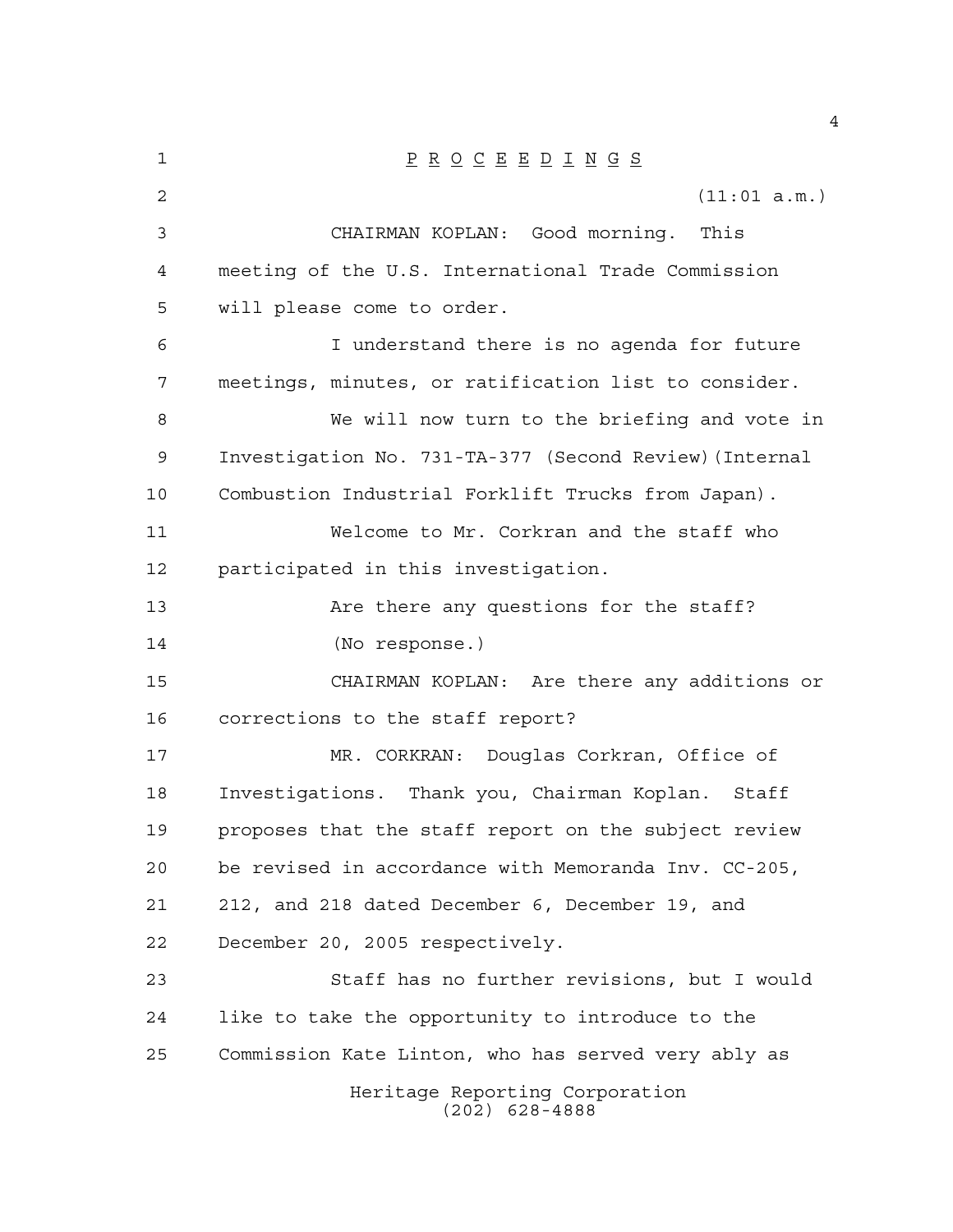Heritage Reporting Corporation (202) 628-4888 one of our industry analysts and is working on her first case. CHAIRMAN KOPLAN: Thank you. Welcome to the Commission, and thank you for your participation in this matter. Are there any objections to approval of the staff report as revised? (No response.) CHAIRMAN KOPLAN: Hearing none, it is approved. Mr. Secretary, will you please call the roll? Madame Secretary, will you please call the roll? MS. ABBOTT: Commissioner Koplan. CHAIRMAN KOPLAN: I vote in the negative. MS. ABBOTT: Commissioner Pearson. COMMISSIONER PEARSON: I vote in the negative. MS. ABBOTT: Commissioner Aranoff. COMMISSIONER ARANOFF: I vote in the negative. MS. ABBOTT: Commissioner Hillman. COMMISSIONER HILLMAN: I vote in the negative. MS. ABBOTT: Commissioner Lane.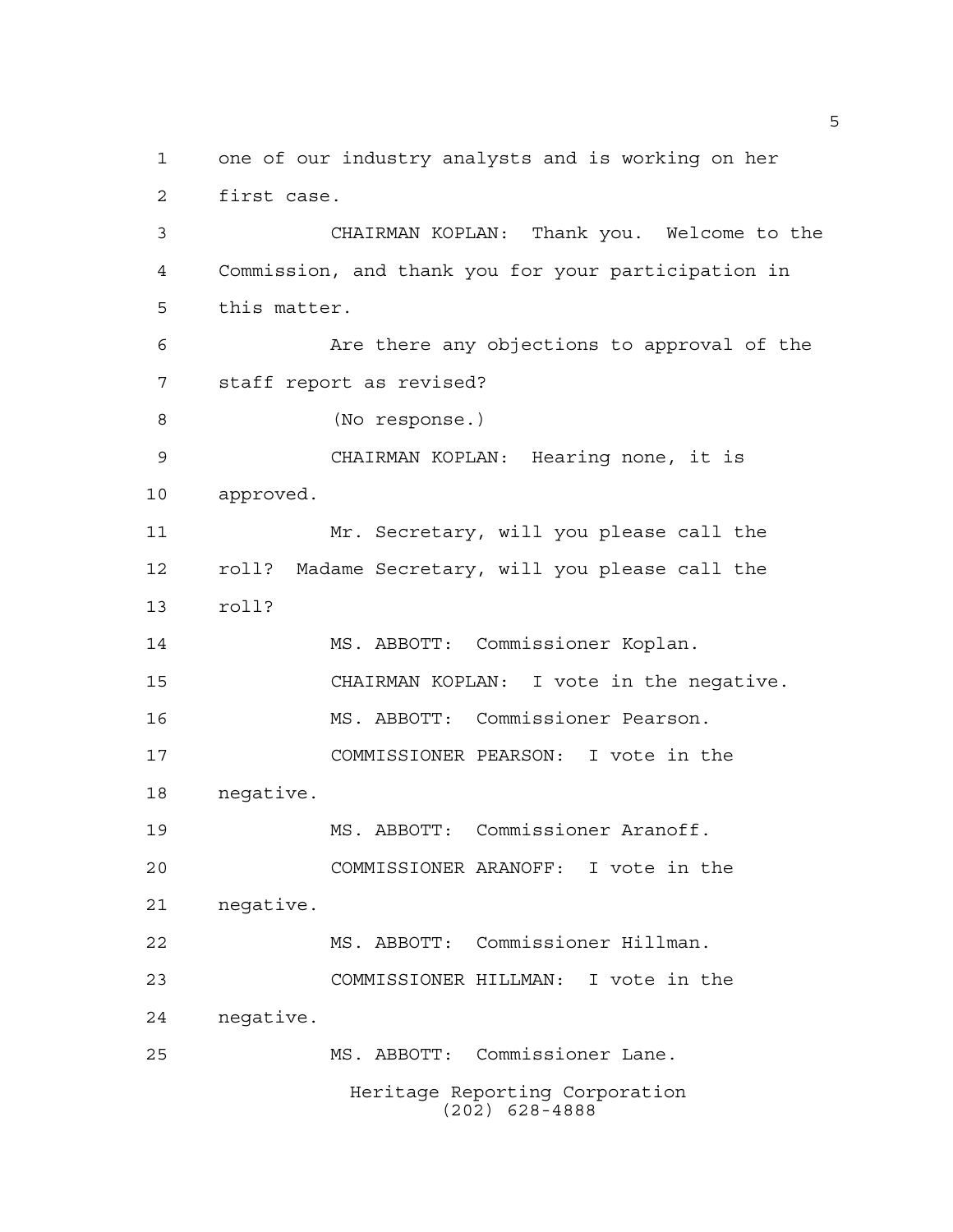COMMISSIONER LANE: I vote in the negative. MS. ABBOTT: Commissioner Okun. VICE CHAIRMAN OKUN: I vote in the negative. MS. ABBOTT: Mr. Chairman, the Commission has reached a negative determination. CHAIRMAN KOPLAN: Thank you, Madame Secretary. Further information regarding this determination will be in the press release. Commissioners' opinions are currently scheduled to be transmitted to the Department of Commerce on or before January 5, 2006, but that date will be moved to January 12, 2006. I want to thank the staff for its participation, for their assistance in this investigation. You have done a terrific job. If there's no other business before the Commission, this meeting is adjourned. (Whereupon, at 11:04 a.m., the Commission meeting was adjourned.)  $21 /$  $22 / /$  $23 / /$  $24 /$ //